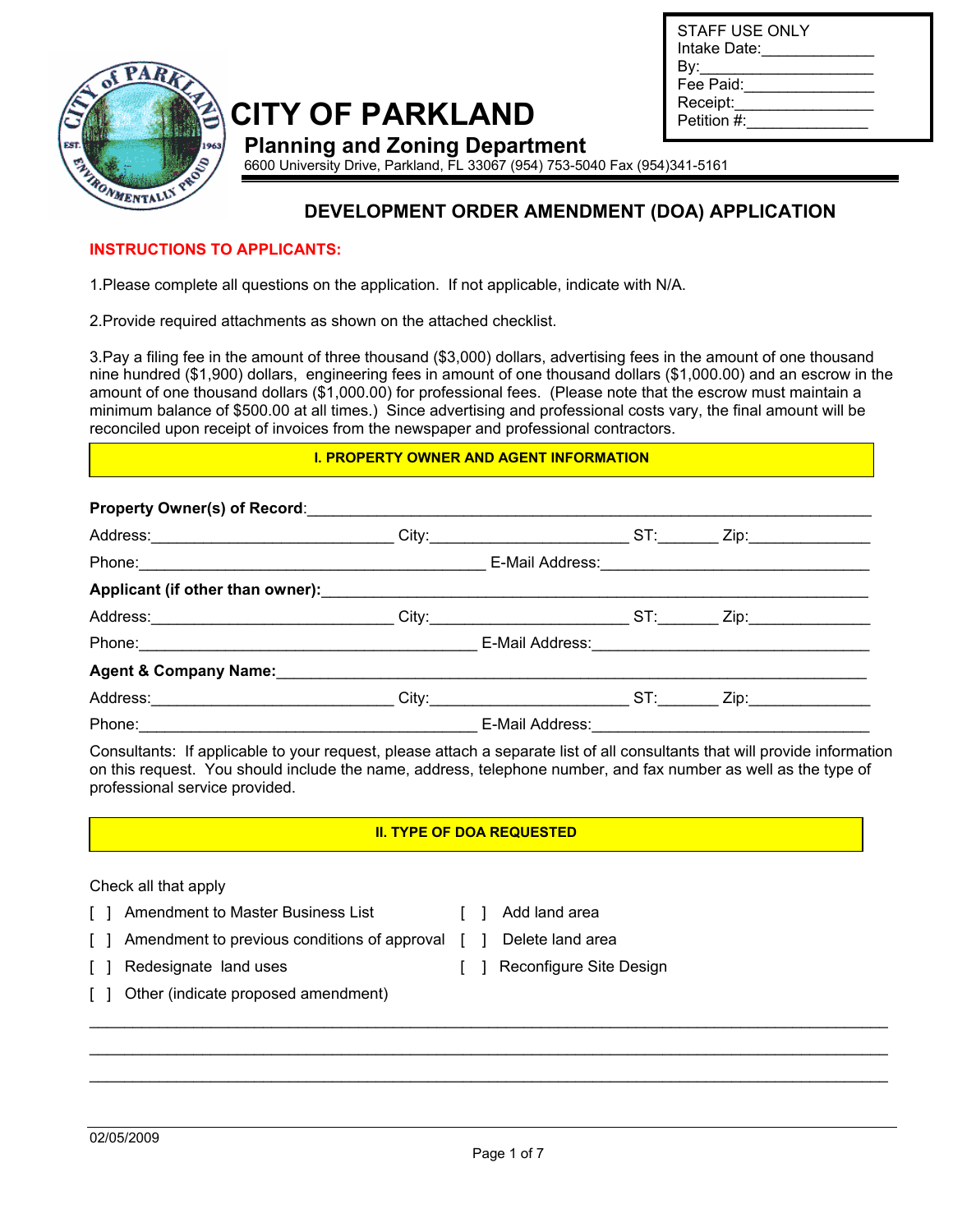| <b>III. PROPERTY LOCATION</b>                                                                                          |
|------------------------------------------------------------------------------------------------------------------------|
| A. Is the subject property located within one mile of another municipality? $\lceil \ \rceil$ yes $\lceil \ \rceil$ no |
|                                                                                                                        |
| B. Property Control Number (PCN): If additional PCNs, list on a separate sheet and attach to the application.          |
|                                                                                                                        |
| C. Section: Township: Range: Total Acreage of Subject Property C. Section: Total Acreage of Subject Property           |
| D. Project Name: 1980 and 200 and 200 and 200 and 200 and 200 and 200 and 200 and 200 and 200 and 200 and 200          |
|                                                                                                                        |
| F. General Location Description (proximity to closest major intersection in miles or fractions thereof):               |

#### **IV. LAND USE AND ZONING INFORMATION**

A. Zoning Designation:\_\_\_\_\_\_\_\_\_\_\_\_\_\_\_\_\_\_\_\_\_ Future Land Use Designation:\_\_\_\_\_\_\_\_\_\_\_\_\_\_\_\_\_\_\_\_\_\_\_\_\_\_

- B. Existing Use(s) on Property:\_\_\_\_\_\_\_\_\_\_\_\_\_\_\_\_\_\_\_\_\_\_\_\_\_\_\_\_\_\_\_\_\_\_\_\_\_\_\_\_\_\_\_\_\_\_\_\_\_\_\_\_\_\_\_\_\_\_\_\_\_\_\_\_\_
- C. Proposed Use(s): example and the contract of the contract of the contract of the contract of the contract of the contract of the contract of the contract of the contract of the contract of the contract of the contract o

#### **V. PROJECT HISTORY**

(List in sequence from first application to most recent – attach additional page if necessary):

| <b>Petition Number</b> | <b>Request</b> | <b>Action</b> | <b>Date</b> | <b>Resolution Number</b> |
|------------------------|----------------|---------------|-------------|--------------------------|
|                        |                |               |             |                          |
|                        |                |               |             |                          |
|                        |                |               |             |                          |
|                        |                |               |             |                          |

## **VI. ADJACENT PROPERTIES**

| Adjacent<br>Property to the: | <b>Land Use</b><br><b>Designation</b> | <b>Zoning Designation</b> | <b>Existing Use(s) of</b><br><b>Property</b> | <b>Approved Use(s)</b><br>of Property* | <b>Petition &amp;</b><br><b>Resolution</b><br><b>Number</b> |
|------------------------------|---------------------------------------|---------------------------|----------------------------------------------|----------------------------------------|-------------------------------------------------------------|
| <b>NORTH</b>                 |                                       |                           |                                              |                                        |                                                             |
| <b>SOUTH</b>                 |                                       |                           |                                              |                                        |                                                             |
| <b>EAST</b>                  |                                       |                           |                                              |                                        |                                                             |
| <b>WEST</b>                  |                                       |                           |                                              |                                        |                                                             |

If adjacent land supports a previous approval by the City of Parkland, please include a brief description of the approved use(s) and the approved square footage or number of dwelling units.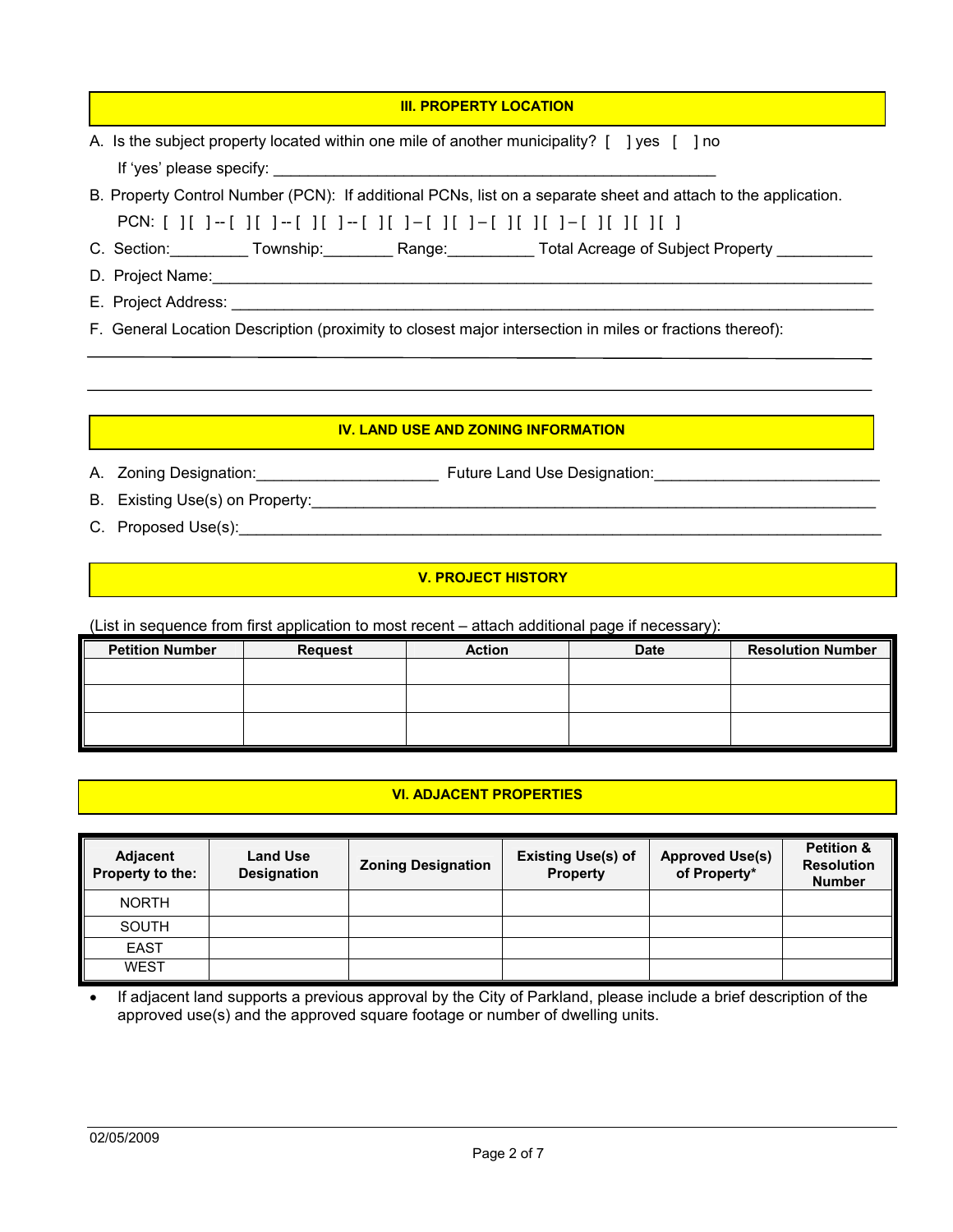#### **VII. COMPLIANCE (Attach additional sheets, if necessary)**

Is property in compliance with all previous conditions of approval and/or applicable Code requirements? [ ] yes [ ] no If no, please explain: \_\_\_\_\_\_\_\_\_\_

Report on the status of all previous conditions of approval:

Does the request result in a significant change to the development for compliance under time limitations? [ ] yes [ ] no If 'yes', please explain:

| Will this request result in an application request for a time extension for commencement of development |  |
|---------------------------------------------------------------------------------------------------------|--|
| because of "substantial change in land use" [ ] yes [ ] no If 'yes', please explain:                    |  |

Is property in compliance with the Comprehensive Plan? [ ] yes [ ] no If 'yes', please explain:

#### **VIII. APPLICANT'S USE JUSTIFICATION STATEMENTS (Attach additional sheets if necessary)**

 $\mathcal{L}_\mathcal{L}$  , and the contribution of the contribution of the contribution of the contribution of the contribution of the contribution of the contribution of the contribution of the contribution of the contribution of  $\mathcal{L}_\mathcal{L}$  , and the contribution of the contribution of the contribution of the contribution of the contribution of the contribution of the contribution of the contribution of the contribution of the contribution of  $\_$  ,  $\_$  ,  $\_$  ,  $\_$  ,  $\_$  ,  $\_$  ,  $\_$  ,  $\_$  ,  $\_$  ,  $\_$  ,  $\_$  ,  $\_$  ,  $\_$  ,  $\_$  ,  $\_$  ,  $\_$  ,  $\_$  ,  $\_$  ,  $\_$  ,  $\_$  ,  $\_$  ,  $\_$  ,  $\_$  ,  $\_$  ,  $\_$  ,  $\_$  ,  $\_$  ,  $\_$  ,  $\_$  ,  $\_$  ,  $\_$  ,  $\_$  ,  $\_$  ,  $\_$  ,  $\_$  ,  $\_$  ,  $\_$  ,  $\_$  ,  $\_$  ,  $\_$  ,  $\_$  ,  $\_$  ,  $\_$  ,  $\_$  ,  $\_$  ,  $\_$  ,  $\_$  ,  $\_$  ,  $\_$  ,  $\_$  ,  $\_$  ,  $\_$  ,  $\_$  ,  $\_$  ,  $\_$  ,  $\_$  ,  $\_$  ,  $\_$  ,  $\_$  ,  $\_$  ,  $\_$  ,  $\_$  ,  $\_$  ,  $\_$  ,  $\_$  ,  $\_$  ,  $\_$  ,  $\_$  ,  $\_$  ,  $\_$  ,  $\_$  ,  $\_$  ,  $\_$  ,  $\_$  ,

 $\_$  ,  $\_$  ,  $\_$  ,  $\_$  ,  $\_$  ,  $\_$  ,  $\_$  ,  $\_$  ,  $\_$  ,  $\_$  ,  $\_$  ,  $\_$  ,  $\_$  ,  $\_$  ,  $\_$  ,  $\_$  ,  $\_$  ,  $\_$  ,  $\_$  ,  $\_$  ,  $\_$  ,  $\_$  ,  $\_$  ,  $\_$  ,  $\_$  ,  $\_$  ,  $\_$  ,  $\_$  ,  $\_$  ,  $\_$  ,  $\_$  ,  $\_$  ,  $\_$  ,  $\_$  ,  $\_$  ,  $\_$  ,  $\_$  ,  $\_$  , and the set of the set of the set of the set of the set of the set of the set of the set of the set of the set of the set of the set of the set of the set of the set of the set of the set of the set of the set of th  $\_$  , and the set of the set of the set of the set of the set of the set of the set of the set of the set of the set of the set of the set of the set of the set of the set of the set of the set of the set of the set of th  $\_$  , and the set of the set of the set of the set of the set of the set of the set of the set of the set of the set of the set of the set of the set of the set of the set of the set of the set of the set of the set of th

List use(s) or other approvals requested:

Justification for each use or other approval requested:

 $\overline{a}$ 

 $\overline{a}$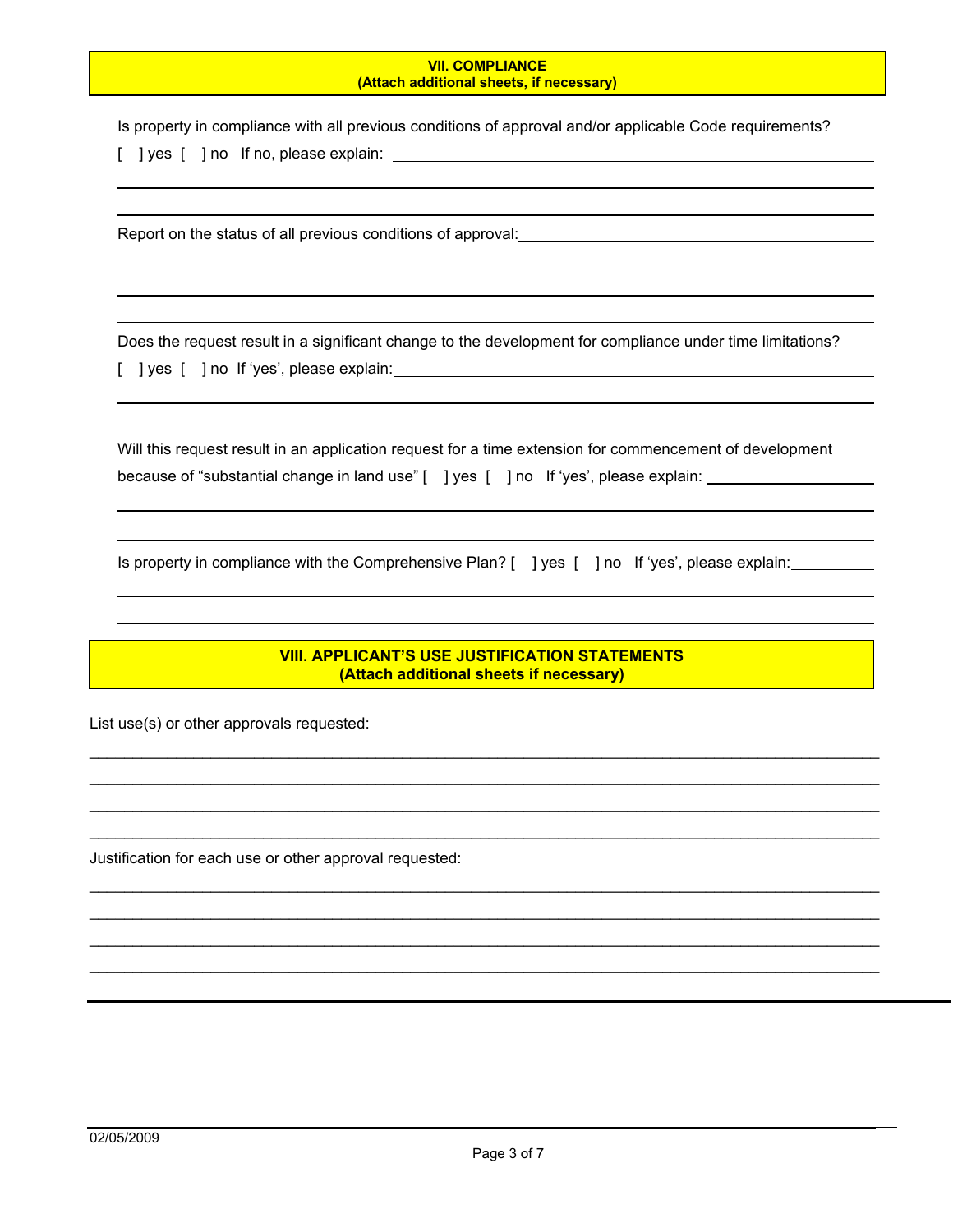$\overline{a}$ 

 $\overline{a}$ 

 $\overline{a}$ 

 $\overline{a}$ 

#### **IX. AMENDMENT OF PREVIOUS CONDITIONS OF APPROVAL (Attach additional sheets if necessary)**

A. Provide exact language of each previous condition proposed to be amended (include condition and resolution numbers). **YOU MUST PROVIDE A COPY OF THE RESOLUTION**.

B. Provide language of proposed amendment. <u>Communical Communications</u>

C. Provide detailed description of the justification for each proposed amendment.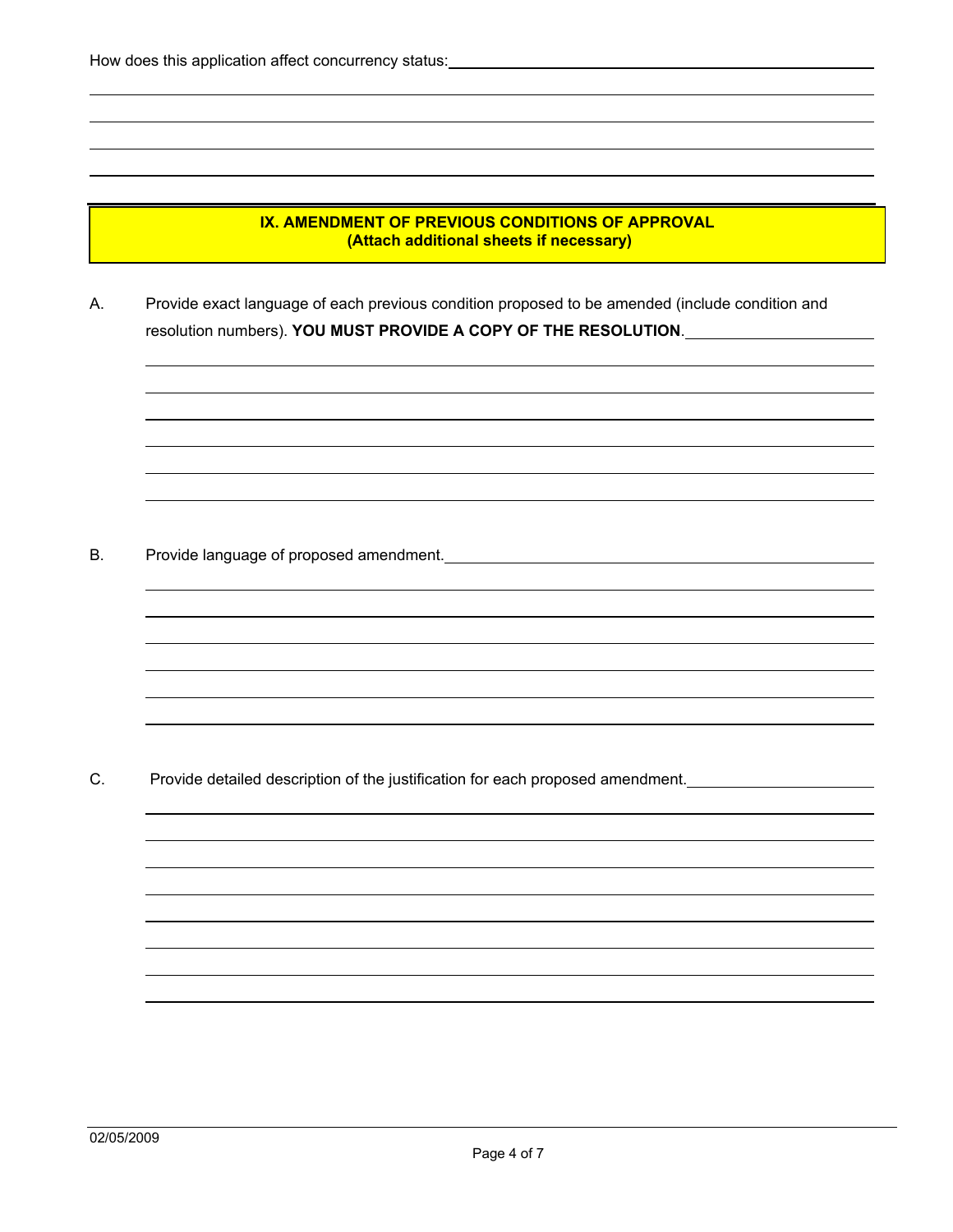### **OWNER ACKNOWLEDGEMENT**

I/We: \_\_\_\_\_\_\_\_\_\_\_\_\_\_\_\_\_\_\_\_\_\_\_\_\_\_\_\_\_\_\_\_\_\_\_\_\_\_\_\_\_, do hereby swear/affirm that I/we am/are the

owner(s) of the property referenced in this application

I/We certify that the above statements and the statements or showings made in any paper or plans submitted herewith are true to the best of my/our knowledge and belief. Further, I/we understand that this application, attachments and fee become part of the official record of the Planning & Zoning Department of the City of Parkland and the fee is not refundable. I/We understand that any knowingly false information given by me/us will result in the denial, revocation or administrative withdrawal of the application or permit. I/We further acknowledge that additional information may be required by the City of Parkland in order to process this application.

I/We further consent to the City of Parkland to publish, copy or reproduce any copyrighted document for any third party submitted as part of this application.

Signature(s) of Owner(s)\_\_\_\_\_\_\_\_\_\_\_\_\_\_\_\_\_\_\_\_\_\_\_\_\_\_\_\_\_\_\_\_\_\_\_\_\_\_\_\_\_\_\_\_\_\_\_\_\_\_\_\_\_\_\_\_\_\_\_

Print Name(s)

### **CONSENT STATEMENT**

**Owner to complete if using agent/representative** 

I/We, the aforementioned owner(s), do hereby give consent to **EXACCLUSE 2008** to act

on my/our behalf to submit this application, all required material and documents, and attend and represent me/us at all meetings and public hearings pertaining to the request(s) and property I/we own described in the attached application. Furthermore, as owner(s) of the subject property, I/we hereby give consent to the party designated above to agree to all terms or conditions that may arise as part of the approval of this application for the proposed use.

| Signature(s) of Owner(s) |  |  |
|--------------------------|--|--|
|                          |  |  |

Print Name(s)

**NOTARY**

STATE OF FLORIDA COUNTY OF \_\_\_\_\_\_\_\_\_\_\_\_\_\_\_\_\_\_\_\_\_\_\_\_

| The foregoing instrument was acknowledged before me this |                                                 | day of                                           | 20 | bv |
|----------------------------------------------------------|-------------------------------------------------|--------------------------------------------------|----|----|
|                                                          |                                                 | He/She is personally known to me or has produced |    |    |
|                                                          | as identification and did/did not take an oath. |                                                  |    |    |
|                                                          | My Commission Expires:                          |                                                  |    |    |
| (Signature of Notary)                                    |                                                 |                                                  |    |    |
|                                                          |                                                 | (NOTARY'S SEAL OR STAMP)                         |    |    |
| (Name – Must be typed, printed, or stamped)              |                                                 |                                                  |    |    |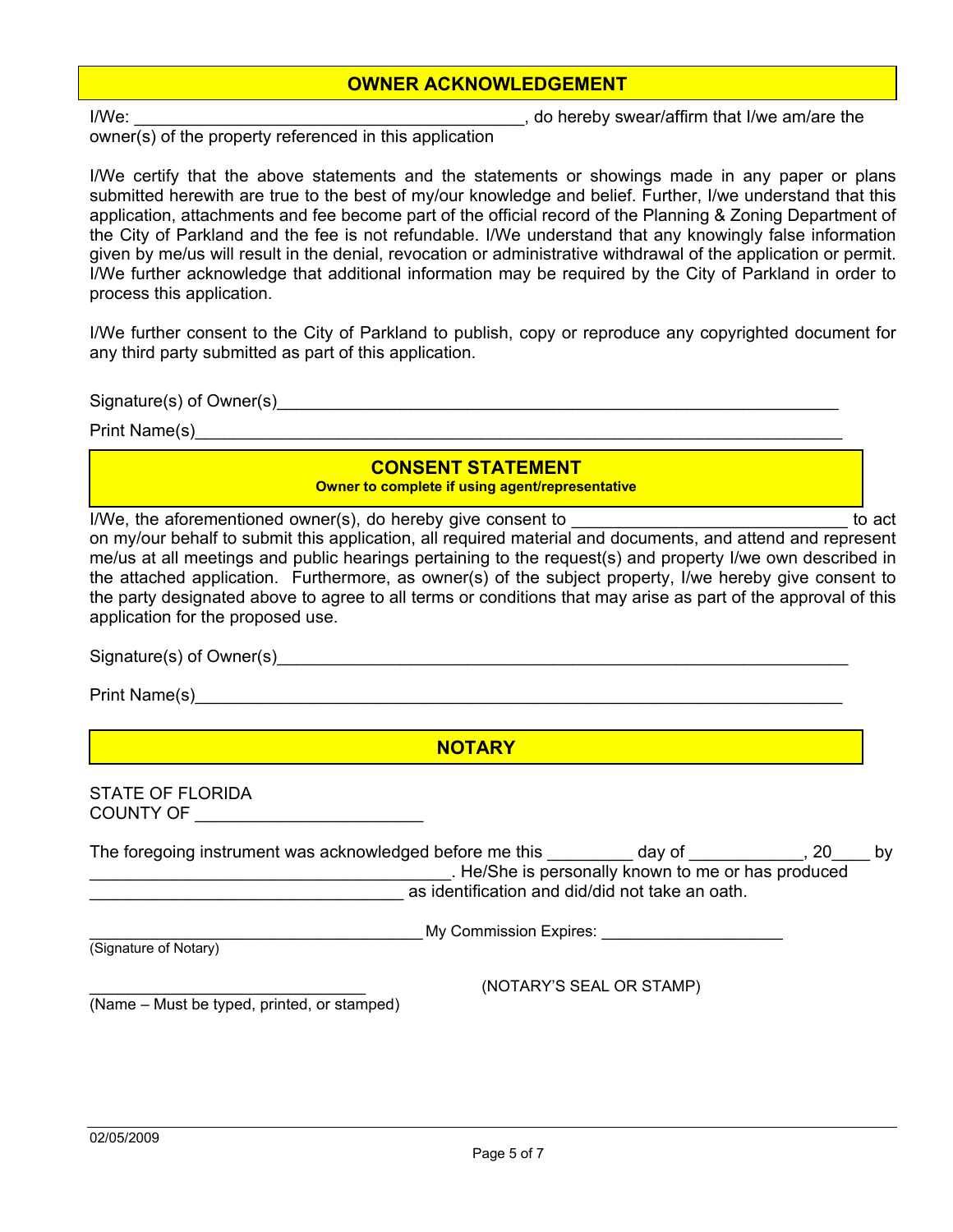

Ī

# **City of Parkland**

**Planning and Zoning Department** 

6600 University Drive, Parkland, FL 33067 Phone (954) 753-5040 Fax (954) 341-5161

### **DEVELOPMENT ORDER AMENDMENT SUBMITTAL CHECKLIST**

## *I. GENERAL*

| <b>YES</b> | <b>PLEASE CHECK</b><br><b>NO</b> | N/A            |    |                                                                                                                                                                                                                                      |
|------------|----------------------------------|----------------|----|--------------------------------------------------------------------------------------------------------------------------------------------------------------------------------------------------------------------------------------|
|            |                                  | $\blacksquare$ | a. | One original completed application and ten (10) copies of the<br>completed application, signed by owner, agent and/or applicant.<br>Agent's authorization or power of attorney must be attached if<br>applicant is other than owner. |
|            |                                  |                | b. | Required application fees.                                                                                                                                                                                                           |
|            |                                  |                | C. | Ten (10) copies of a warranty deed including property control<br>number or folio number and legal description of the property.                                                                                                       |
|            |                                  |                | d. | A recent aerial photograph of the site with a minimum scale of<br>1"=300 and recent tax map showing the effected property.                                                                                                           |
|            |                                  |                | е. | Legal description of property (8.5' X 14' with 1' margins) on disk<br>(Word format).                                                                                                                                                 |
|            |                                  |                | f. | Ten (10) copies of a signed and sealed survey (not more than a<br>year old) including any and all easements of record (referenced by OR<br>Book and page, prepared by a surveyor registered in the State of<br>Florida).             |
|            |                                  |                | g. | Ten (10) hard copies each of a regular and reduced size copies of the<br>Master Plan and a computerized copy on disc.                                                                                                                |
|            |                                  |                | h. | Ten (10) copies of all Resolutions affecting the property.                                                                                                                                                                           |
|            |                                  |                | i. | Ten (10) copies impact analysis report.                                                                                                                                                                                              |
|            |                                  |                | J. | Ten (10) signed and sealed traffic impact statement.                                                                                                                                                                                 |